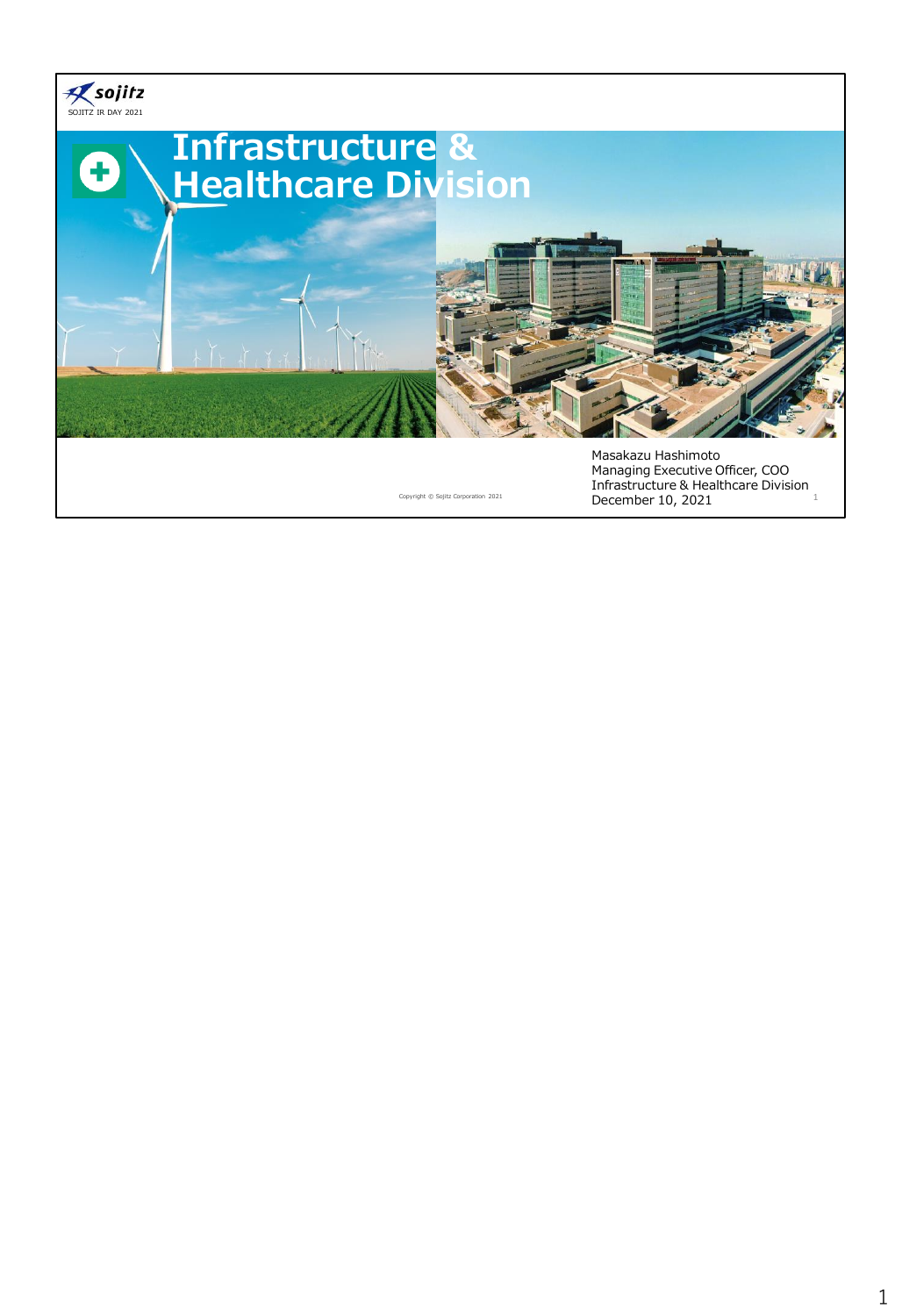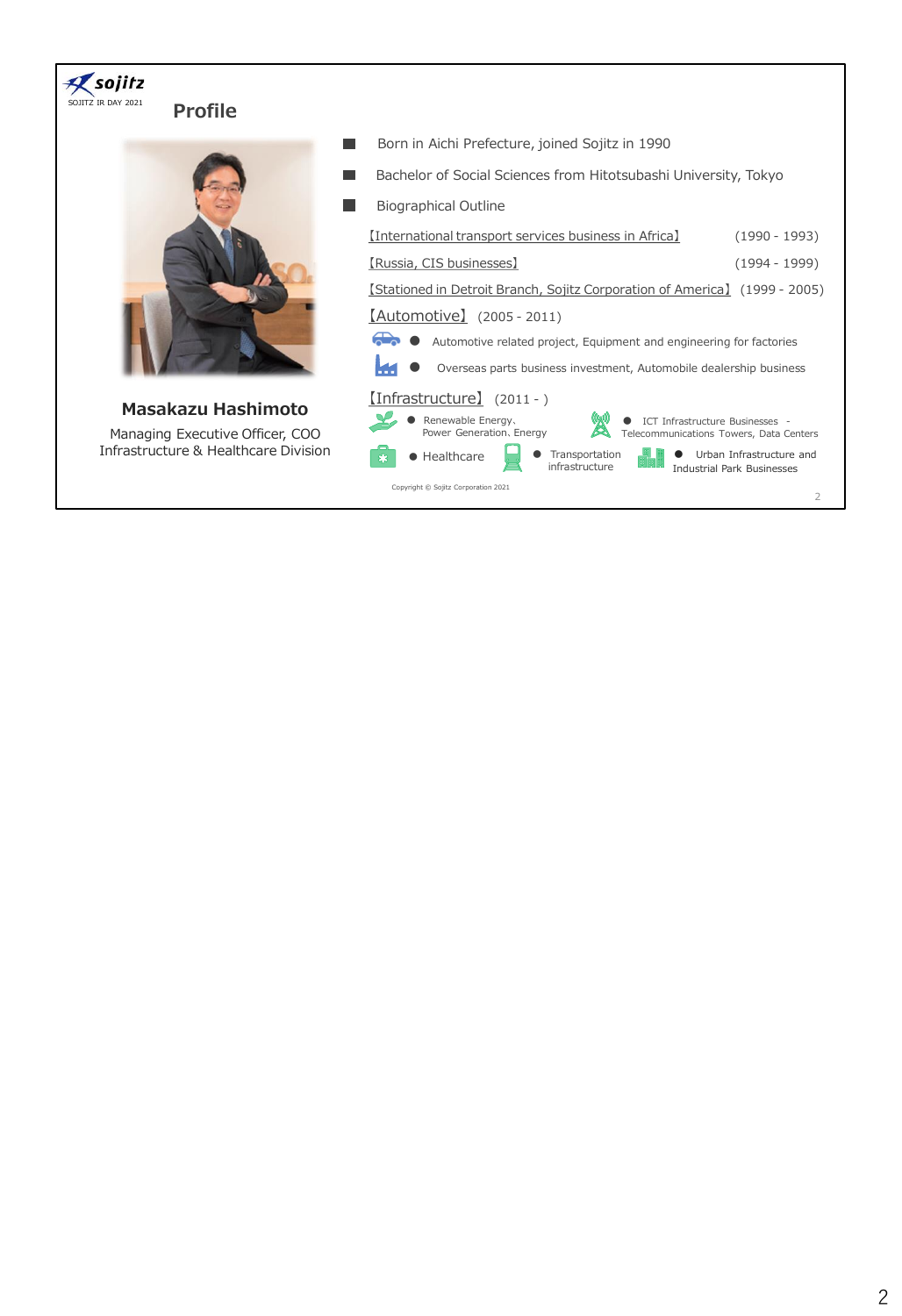

- In April 2021, the prior Energy & Social Infrastructure Division was reorganized to incorporate Sojitz's overseas real estate, healthcare, and industrial plant teams, giving rise to the new Infrastructure & Healthcare Division.
- ⚫ This division is comprised of the Environmental Infrastructure Department, the Power & Infrastructure Solution Department, the Energy & Industrial Infrastructure Business Department, the Social Infrastructure Development Department, the Healthcare Department, and the Planning & Administration Office. It also oversees some 95 associates, including Nissho Electronics Corporation, Tokyo Yuso Corporation, LNG Japan Corporation, and SAKURA Internet Inc.
- ⚫ On a consolidated basis, the division has 1,523 employees, representing 7.5% of the Group's total employee base. On a nonconsolidated basis, we have 270 employees, which is at the same level as the Chemicals Division. Moreover, our total assets on March 31, 2021, came to ¥337.2 billion, an amount that represents 14.7% of Sojitz's total assets and is second only to the asset-leading Metals, Mineral Resources & Recycling Division.
- The strengths of the division include our capacity for growth, our penchant for closing deals, and our strong business development and expansion capabilities.
- A major characteristic of the Infrastructure & Healthcare Division is its low environmental impact. Specifically, we draw no electricity from zero coal-fired thermal power and source 30% of our electricity from renewable energy.
- ⚫ Under Medium-Term Management Plan 2023, we will pursue synergies with our overseas real estate businesses based on the new themes of integration and solutions. At the same time, we will develop healthcare infrastructure operations based on a broad definition in order to respond to diversifying social needs related to wellness.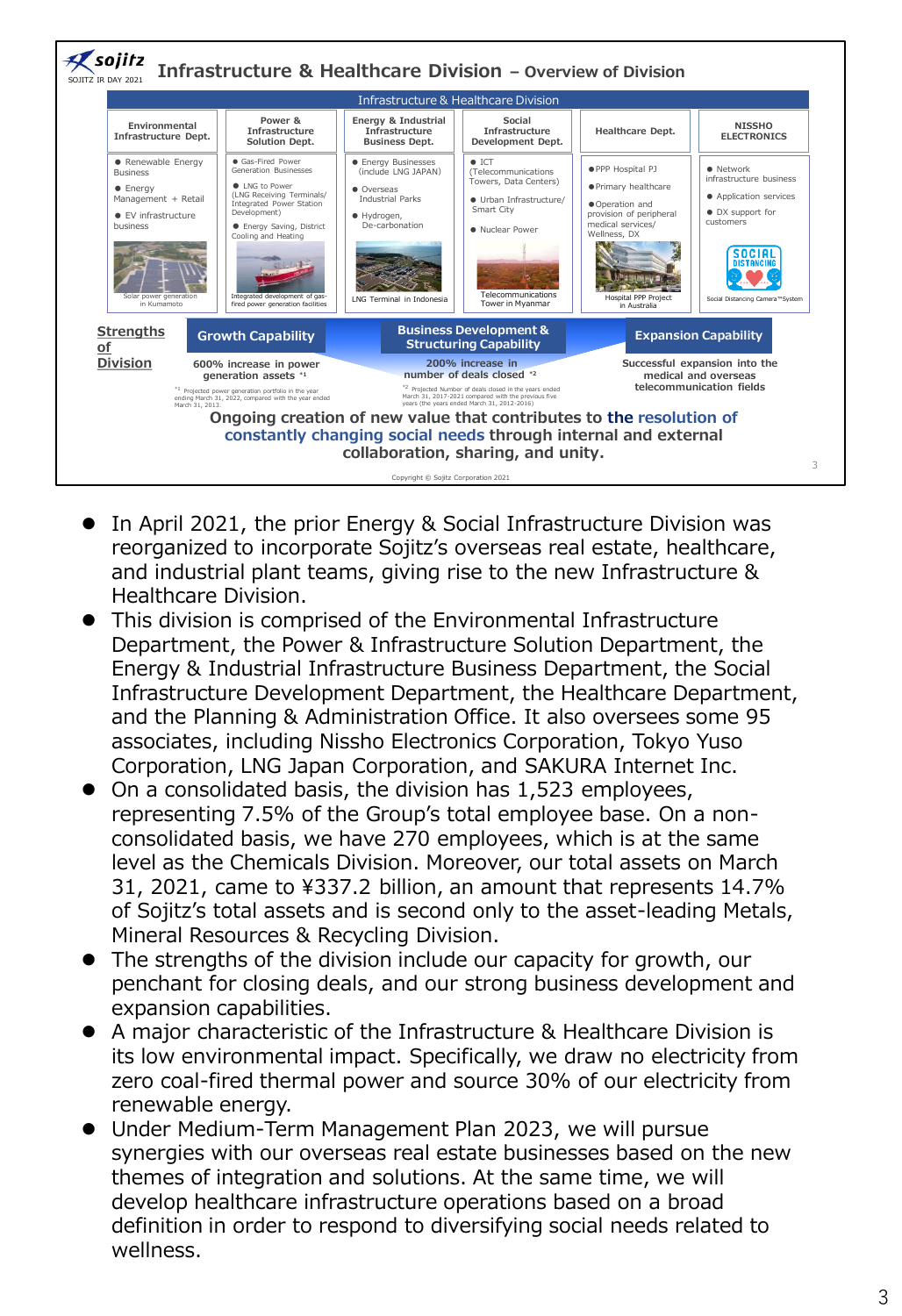

<Framework of the Infrastructure & Healthcare Division's Growth Strategies Under Medium-Term Management Plan 2023> **【Three Pillars】**

- ⚫ In addition to its traditional development and business operation activities, the Infrastructure & Healthcare Division will also turn its attention to downstream areas in order to respond accurately to changing social needs.
- ⚫ Meanwhile, we will enact a business model that entails securing business platforms for supporting ambitious undertakings. We will also look to conduct bolt-on investments for reinforcing our business platforms while integrating the expertise we have accumulated thus far.
- ⚫ At the same time, the division will develop businesses with social responsiveness and appeal by addressing the global trends toward decarbonization and 5D.

# **【Five Keywords】**

⚫ Under Medium-Term Management Plan 2023, the Infrastructure & Healthcare Division will develop its operations based on five keywords. The first and second of these keywords are integration and differentiation. Based on these keywords, we will seek to evolve our overseas industrial park operations to employ a model that does not end with developing and selling industrial parks but instead goes further to include installing utilities and mobility into these parks. Similarly, we will seek to incorporate remote examinations into our healthcare field operations and energy management and electricity retail into our power generation operations.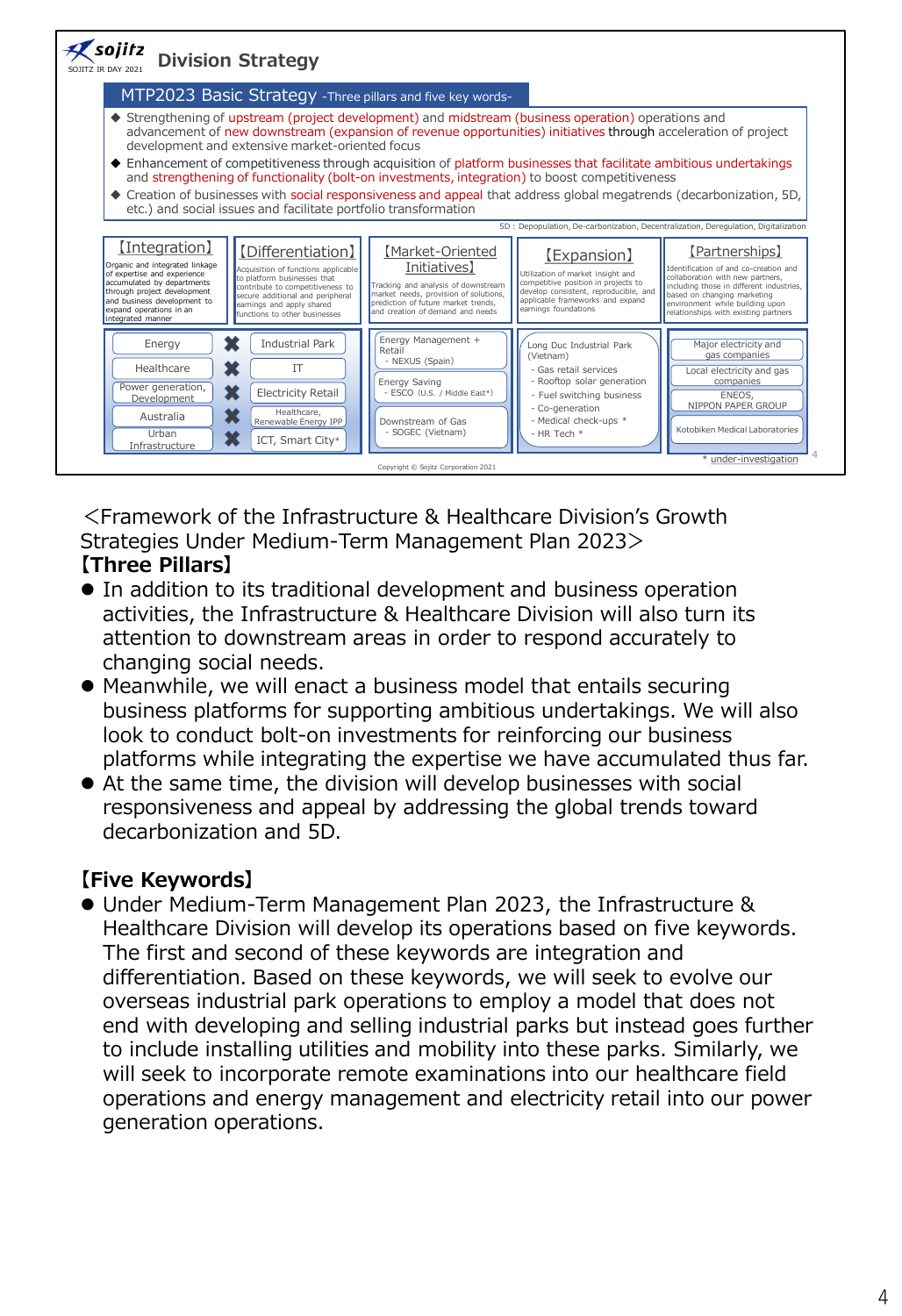- ⚫ The third keyword is market-oriented initiatives. Based on this keyword, we are developing energy management, energy saving, and downstream gas businesses. For example, the division entered into a downstream gas business in Vietnam together with Osaka Gas Co., Ltd., in 2019. As populations grow and companies look to adopt alternative fuel sources in response to global warming, we anticipate substantial rises in demand for such gas businesses in Nigeria and India. Accordingly, we are examining the possibility of expanding into these markets in the future.
- ⚫ The fourth keyword is expansion. Initiatives based on this keyword include providing gas to tenant companies at industrial parks. In addition, we have begun a roof-mounted solar power generation system business together with domestic new energy company Looop Inc. In the area of employee welfare, human resource technologies, and group health examination services for companies, we have commenced investment in Qualitas Medical Limited, an operator of private clinic chains in the Asia and Oceania region. We are examining the possibility of acquiring Vietnamese clinics and referring patients to our clinics after health examinations through this company. At the same time, we aim to help companies expanding overseas enhance their employee welfare benefits.
- ⚫ The fifth keyword is partnerships. In addition to our existing partners, we are also pursuing collaboration with regional electricity and gas companies, which are expected to expand overseas in response to declining populations and shrinking markets. In other industries, collaboration and co-creation will be advanced with ENEOS Corporation as well as with several partners selected in the healthcare industry.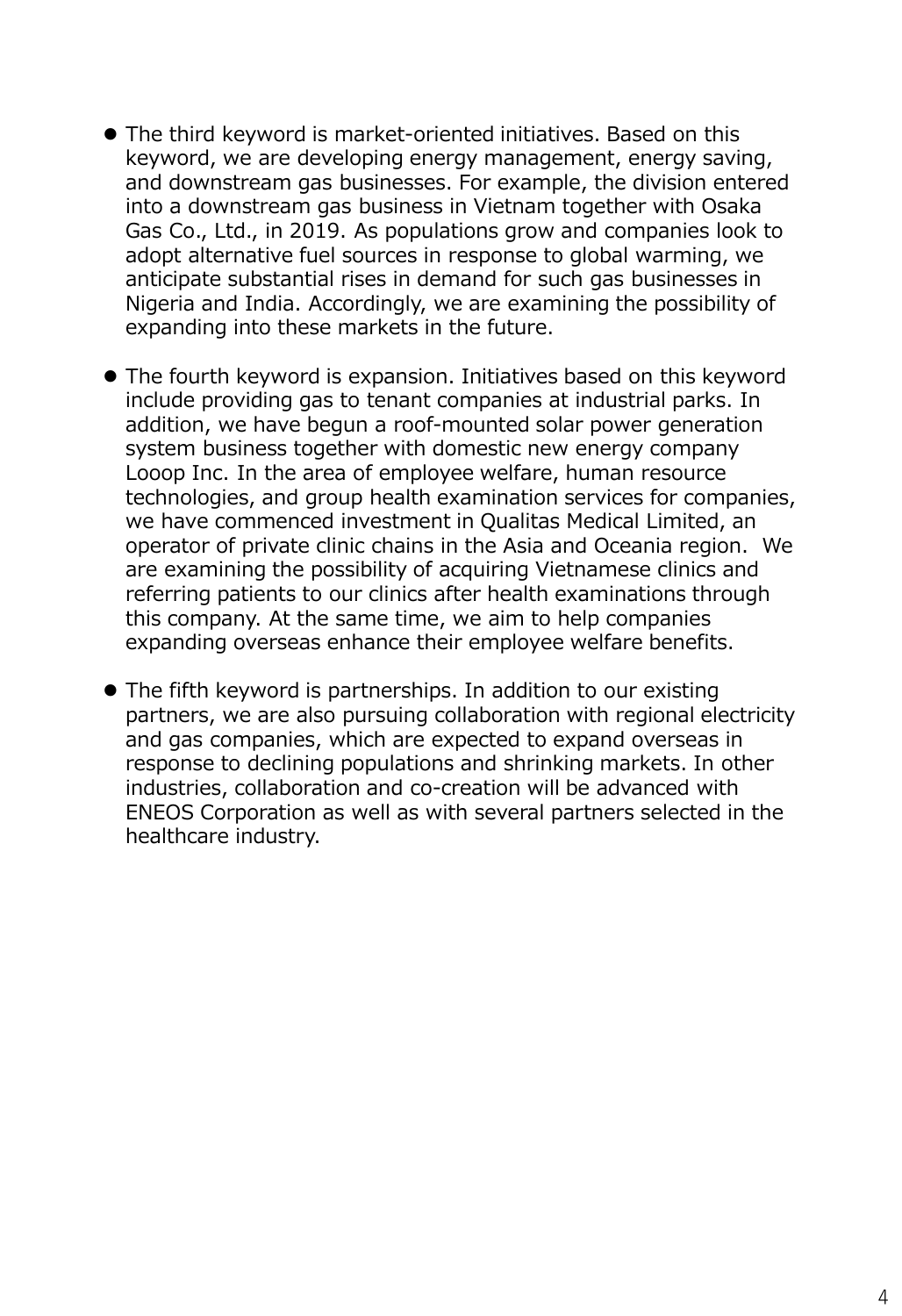

- The Infrastructure & Healthcare Division invested ¥97.1 billion under Medium-Term Management Plan 2017 and ¥76.4 billion under Medium-Term Management Plan 2020, and we are budgeted to invest around ¥100.0 billion under Medium-Term Management Plan 2023.
- ⚫ Infrastructure projects require a lot of time to develop, construct, and generate profits from. However, these projects also promise relatively consistent earnings over the long term after they are completed as they have a certain degree of resilience to fluctuations in the operating environment.
- Of the ¥100.0 billion in investments to be conducted under Medium-Term Management Plan 2023, around half will be devoted to growth in such areas of experience in which we can develop stable earnings foundations. A portion of the remaining investments will target expansion and growth in new fields where we expect high profitability, despite some degree of volatility, in pursuit of further growth. We will also invest in hydrogen, fuel ammonia, and the transition to electric vehicles for domestic last mile distribution providers like SAGAWA EXPRESS CO., LTD. These investments may not begin producing earnings during the period of Medium-Term Management Plan 2023, but we expect them to become pillars of earnings in 2030.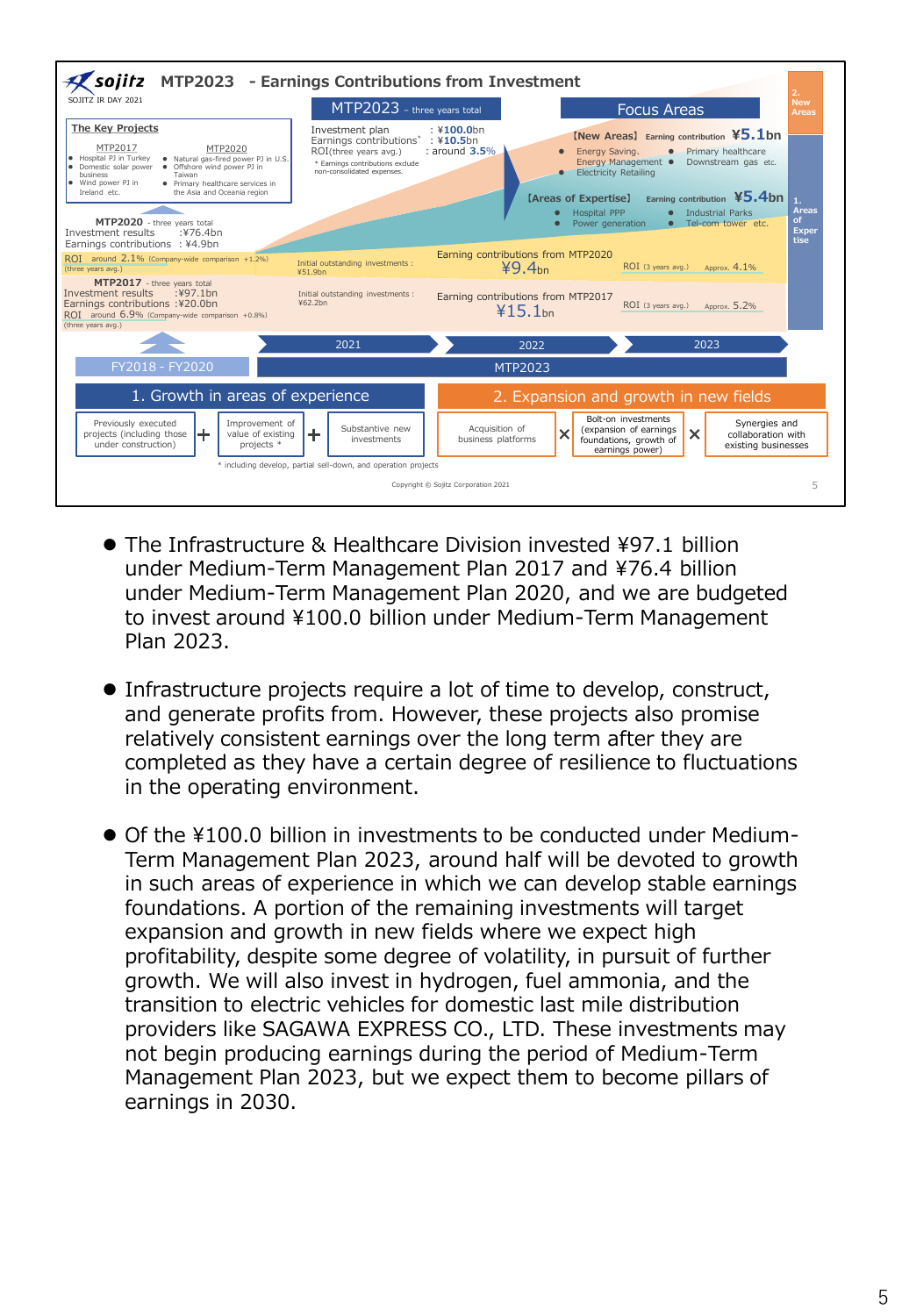- ⚫ The division will also employ the develop, partial sell-down, and operate scheme, which entails selling part of equity holdings to partners, as well as refinancing and re-leveraging schemes. These schemes will be utilized to expedite the recovery of investments and the production of earnings. In this manner, we will look to balance long-term earnings cycles and to facilitate the incorporation of outside funds through project finance and other approaches.
- ⚫ Looking at earnings contributions from investments under past medium-term management plans and the related forecasts, you will see that relatively large earnings contributions were realized during the period of Medium-Term Management Plan 2020 from investments conducted under Medium-Term Management Plan 2017. This outcome is the result of our applying the develop, partial sell-down, and operate scheme to domestic solar power generation projects.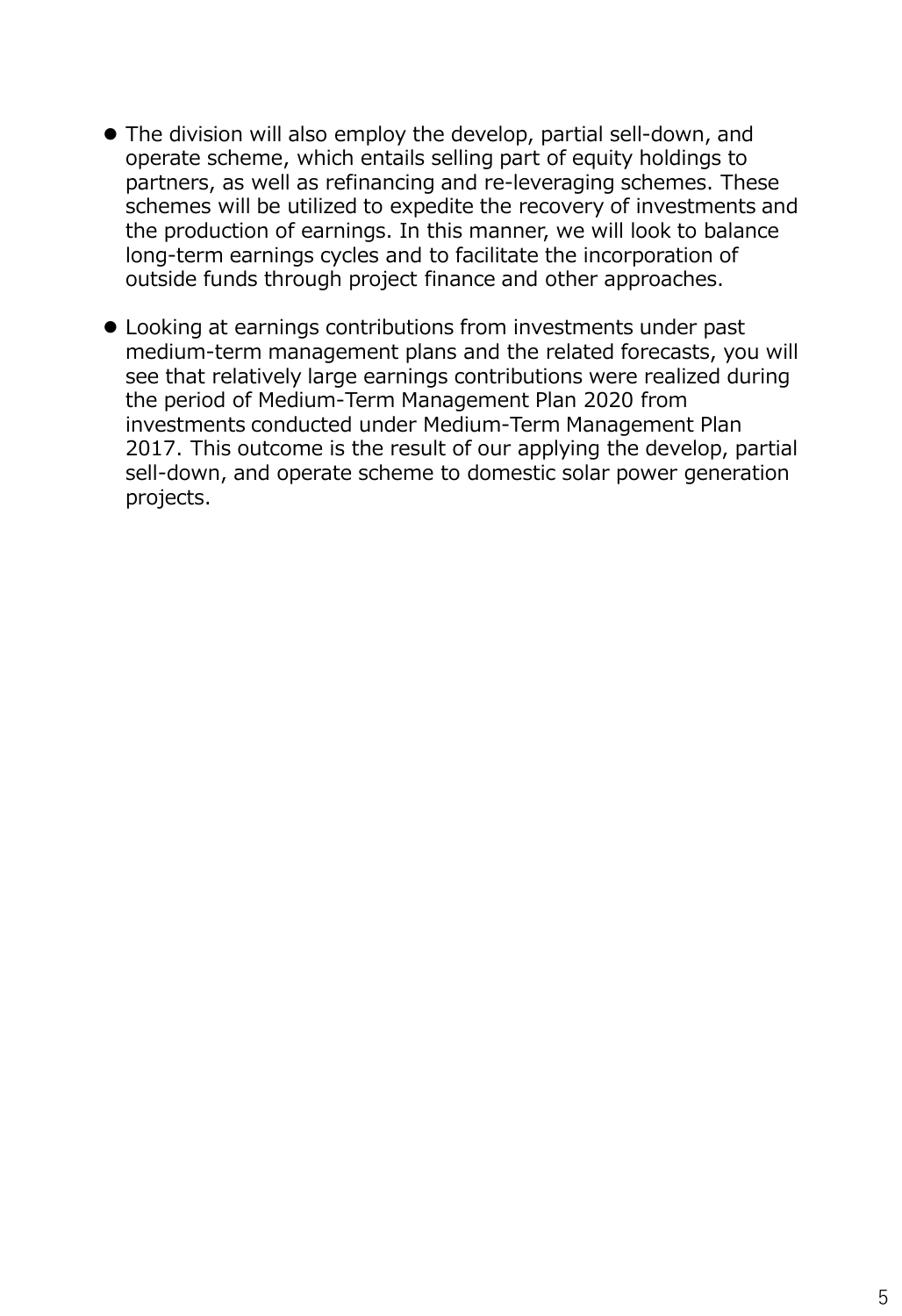

# **【Energy Management + Retail】**

- ⚫ Sojitz is participating as a major shareholder in Nexus Energia S.A., the No. 9 power company in Spain and the No. 5 power company in the new energy field. Nexus is also a company that specializes in renewable energy. A news release detailing this investment was issued in September 2021. Utilizing the platform of this company, we look to expand into the energy as a service and batteries as a service field. Spain is a country that features a particular large amount of renewable energy resources in comparison to other European Union countries. However, despite this robust range of resources, foreign capital providers have been slow to invest in this market, and the spread of renewable energy has not been as great as anticipated as a result. This situation is a result of a change to government feed-in tariff schemes that Spain implemented retroactively in the past. Accordingly, Sojitz will be looking to capitalize on the untapped growth potential in this market.
- ⚫ It is common for new energy providers to experience downward pressure on performance due the higher prices for procuring electricity seen during the winter. Fortunately, Nexus has already hedged for a large portion of this potential rise in prices, meaning that the short-term impact on performance will be small. However, we also recognize that there will be a need to increase the range of renewable energy sources to which Nexus has access over the medium to long term if this company is to further grow its business. Sojitz thus looks to call upon its experience in order to help Nexus accomplish this task.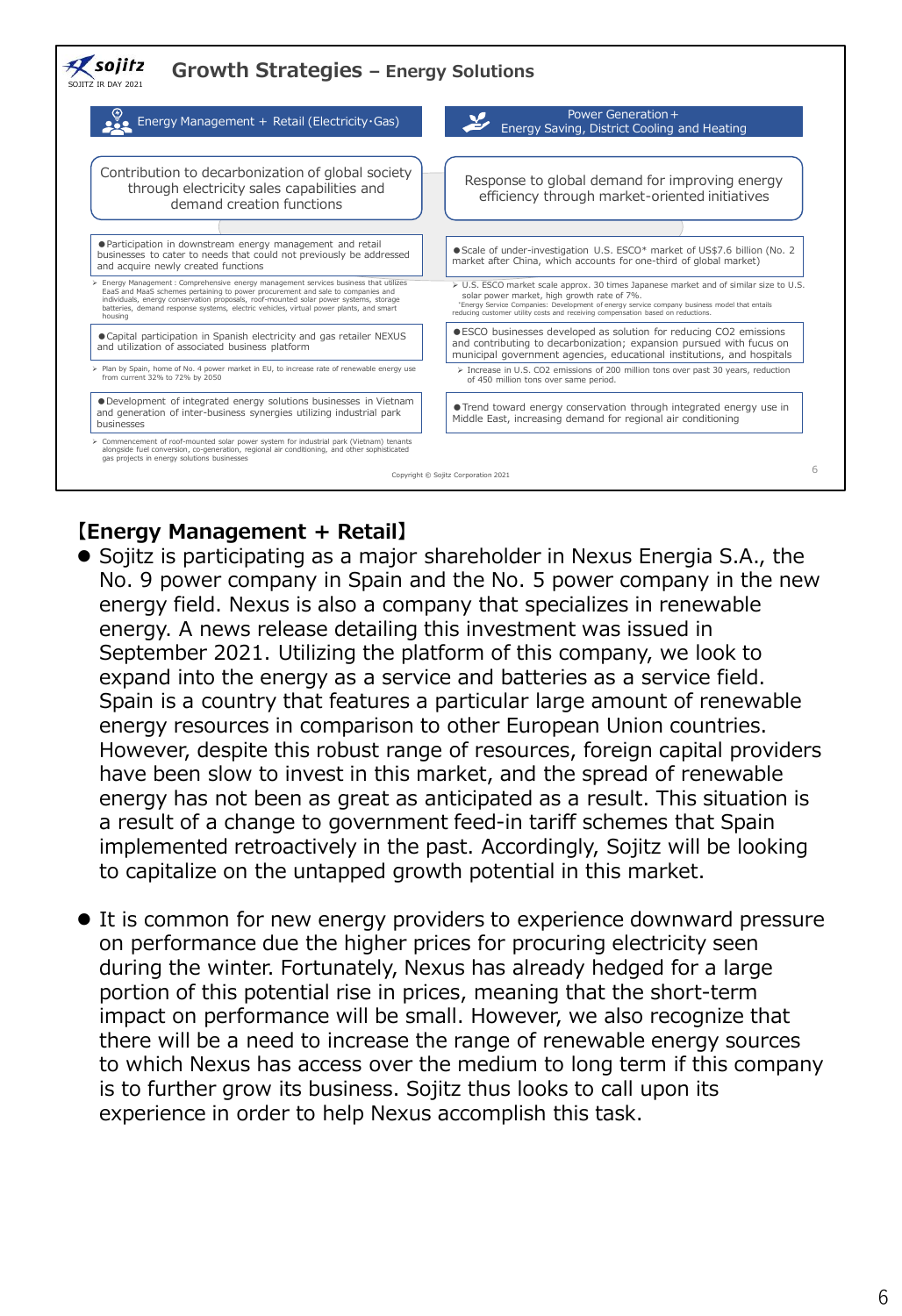### **【Power Generation + Energy Saving and District Cooling and Heating】**

- ⚫ Sojitz is examining the possibility of participating in downstream renewable energy and district cooling and heating businesses in the United States and the Middle East. It is, of course, important to transition away from fossil fuels and to next-generation power sources like renewable energy, hydrogen, and ammonia. This will thus be an area to which the Infrastructure & Healthcare Division will devote its attention going forward. Another important aspect of the pursuit of carbon neutrality, meanwhile, is energy saving. In the United States, for example, the government administration led by President Joe Biden, it putting its weight behind decarbonization initiatives, meaning that this country is likely to become a massive growth market for energy saving business that is second in the world behind China. Sojitz recently concluded the acquisition of a Pennsylvanian company with strengths in making energy saving proposals to municipal government agencies, educational institutions, and hospitals. Leveraging this company's network, Sojitz will work to improve the environmental value of its energy as a service, renewable energy generation, and distribution warehouse businesses in the United States.
- ⚫ As has been announced in press releases, we have also successful closed deals related to upstream and midstream projects during the year ending March 31, 2022. Specifically, these include an independent water and power project in Abu Dhabi of the United Arab Emirates and a solar power project in Australia.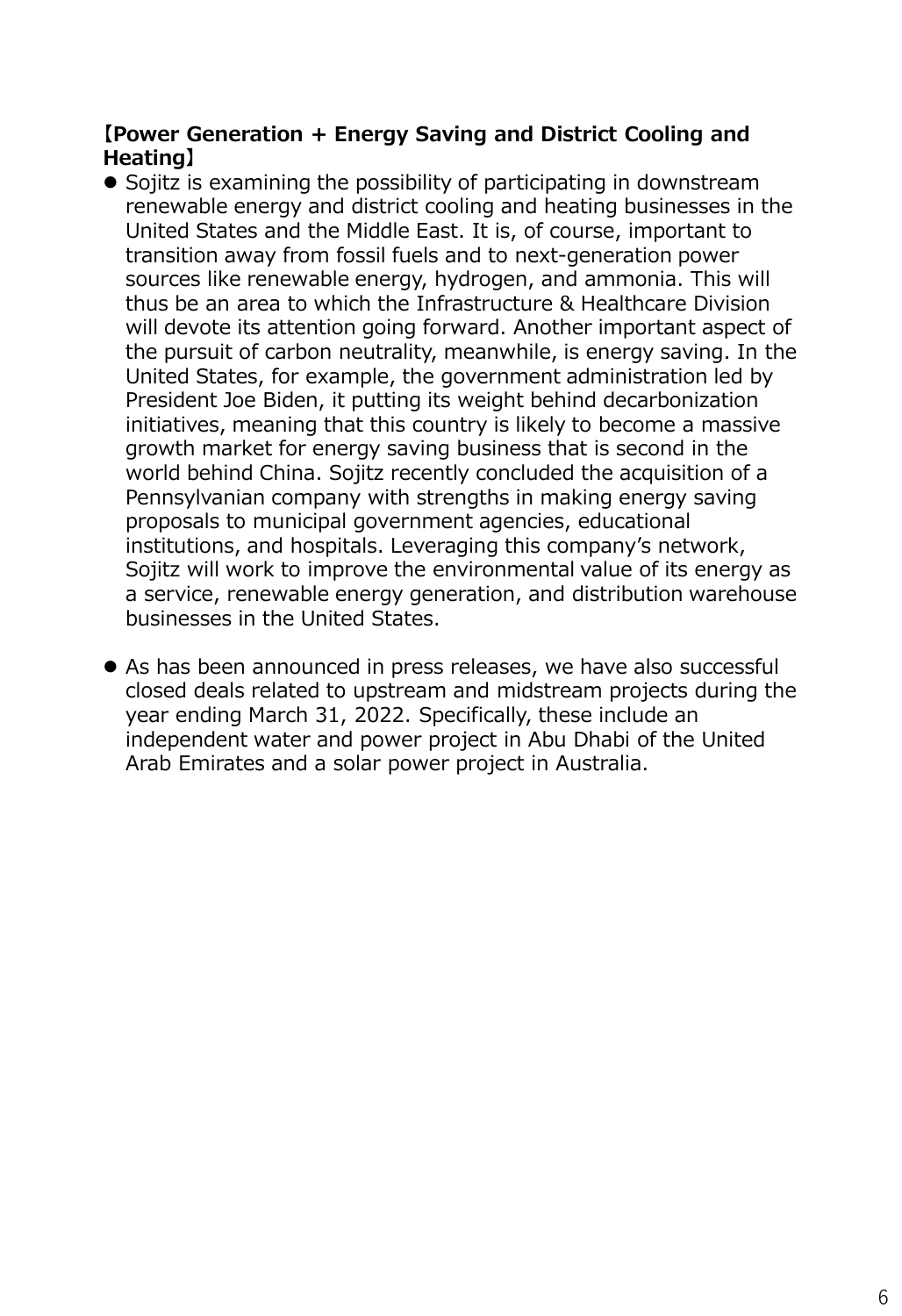

- ⚫ Four Business Areas
- $\checkmark$  The Infrastructure & Healthcare Division aims to develop hospital public-private partnership projects in order to build a platform.
- $\checkmark$  We also developing the primary care business recently starting in Asia together with specimen inspection, physical examination, image diagnosis, and other peripheral healthcare service businesses, which we will seek to grow through bolt-on investments.
- $\checkmark$  Furthermore, we will incorporate remote examination and other digital transformation technologies in order to bolster earnings.
- $\checkmark$  The stable earnings generated through our hospital public-private partnership projects will be allocated to driving the growth of our private healthcare, peripheral service, and digital transformation businesses.
- Healthcare Operating Environment
- $\checkmark$  The global average lifespan continues to increase. In 1950, the average lifespan was 46, but this figure grew to 69 in 2015 and anticipated to rise to 77 by 2060.
- $\checkmark$  Meanwhile, the average healthcare costs per person are expected to balloon to 2.5 times the level seen in 2000. In addition, insufficient access to healthcare in certain regions, increases to lifestyles diseases accompanying improvements in standards of living, and rising health consciousness are projected to contribute to exponential growth in healthcare demand.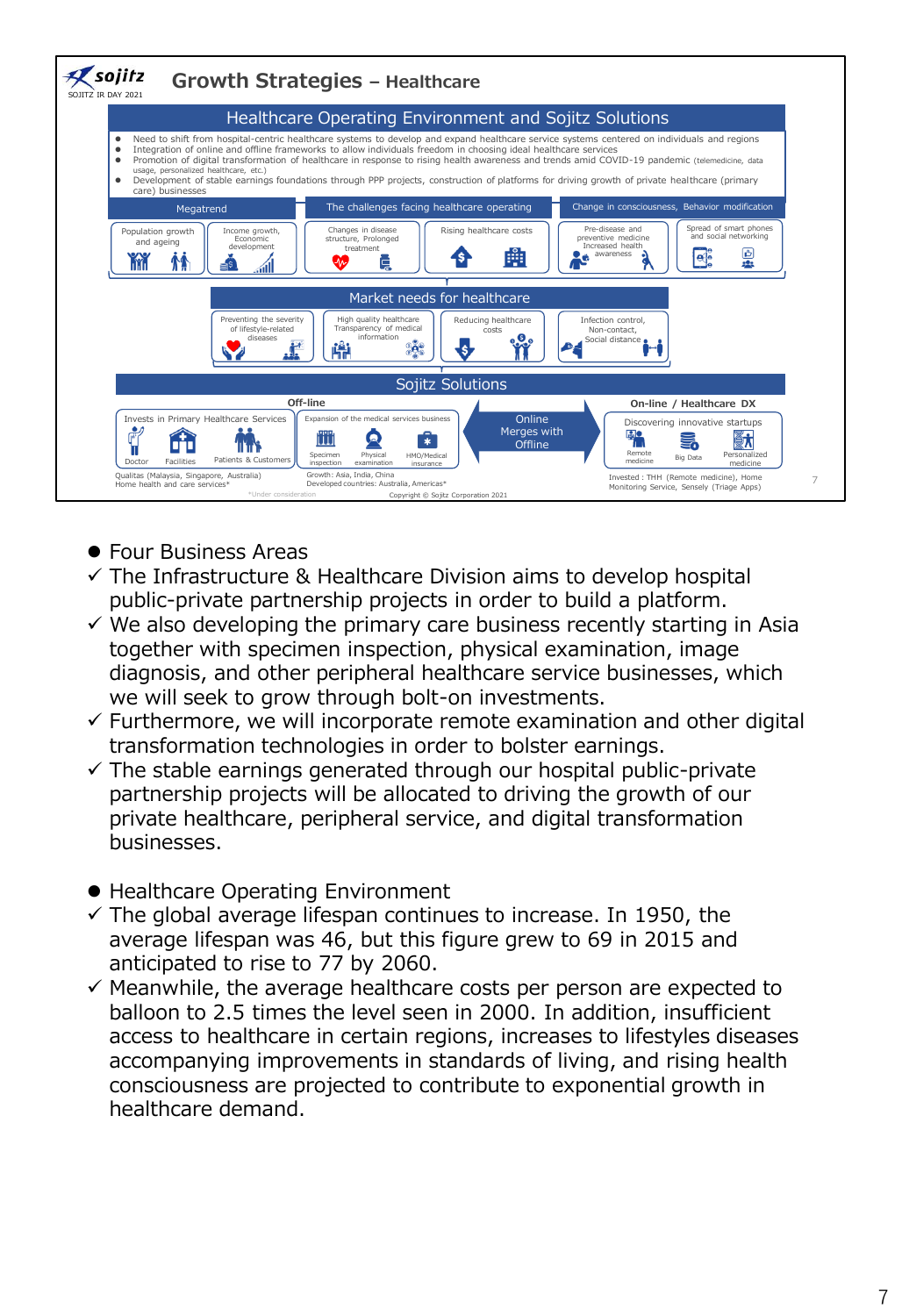- ⚫ There is thus a need to transition from the existing hospital-centric healthcare systems to more patient-oriented healthcare services. Sojitz is responding to this need by accelerating its initiatives in online merges with offline areas through its forays in telemedicine and digital transformation fields.
- ⚫ There is currently a push to ensure that everyone can access the necessary healthcare services. However, these services cannot be provided completely online. There may, for example, be a need to accommodate people who have to consult with their physician faceto-face in one out of every three checkups. Recognizing this reality, Sojitz has begun developing offline healthcare operations through its entry into the primary care business. In addition, we are examining the possibility of participating in peripheral healthcare service businesses in growth markets, such as India, China, and other parts of Asia, as well as in developed countries like Australia and those in North America.
- ⚫ Meanwhile, online healthcare initiatives have included innovation investments in remote pressure injury diagnosis company Tetsuyu Healthcare Holdings Pte. Ltd., as well as in Sense.ly Corporation and in peace of mind support services. Theses online initiatives will be advanced while taking advantage of our offline platform in order to generate synergies.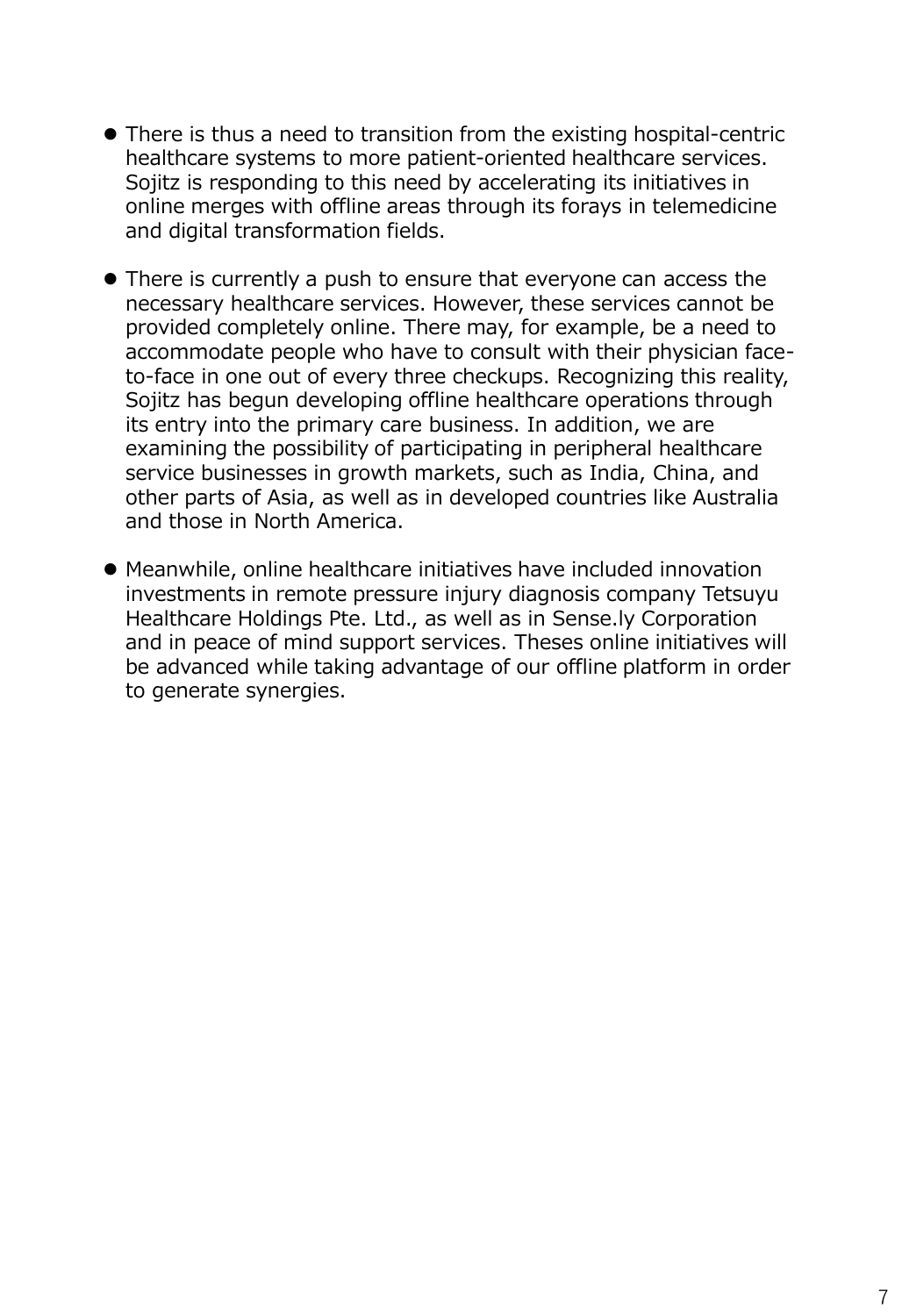

- ⚫ Data traffic volumes are expected to rise exponentially as a result of economic growth and the spread of 5G technologies. A decade ago, mobile phone service providers would differentiate themselves based on factors like population and regional coverage rates. Today, however, content and service quality are key success factors for beating out the competition.
- ⚫ Overseas, we are seeing trends toward service providers looking to optimize the costs associated with passive infrastructure, such as base stations and telecommunications towers, by having dedicated companies own these facilities so that service providers can share the costs. This approach has allowed service providers to ramp up their investments in services and thereby by provide customers with more convenient services while limiting costs.
- ⚫ The Philippines is known as the country with the worse mobile phone coverage in Asia. To rectify this issue, the country has been rapidly advancing sharing based on this approach, driven in part by the efforts of the government administration led by President Rodrigo Roa Duterte. Sojitz has already approved plans to advance into this country to develop operations alongside its existing operations in Myanmar.
- ⚫ Going forward, we will develop in-building communication sharing solutions operations, which entail providing in-building communication networks, based on our substation operations. In addition, we will be advancing optical fiber and data center business. Meanwhile, we will seek to contribute to communities and to local economies though microgrid businesses that utilize the physical infrastructure of telecommunications towers, which include decentralized power supplies and can be found in depopulated areas. Also, with these aims, we will promote remote education and refrigeration facility operations.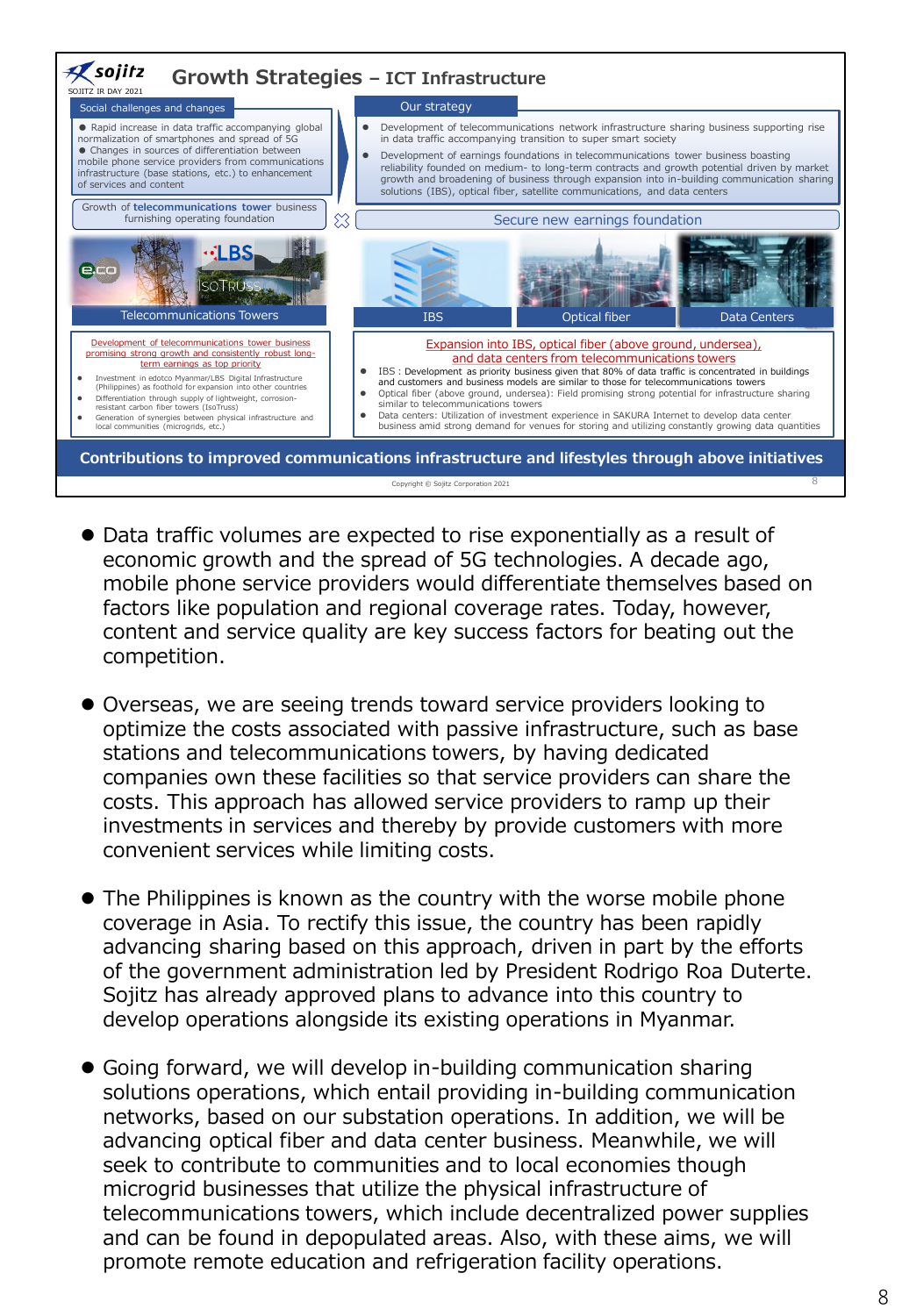

- ⚫ Through these initiatives, we will endeavor to construct an operating foundation that will allow us to consistently generate profit for the year of around ¥20.0 billion, or ¥10.0 billion when market or operating environmental fluctuations adversely impact performance, during the period of the next medium-term management plan.
- Profit for the year amounted to ¥8.2 billion in the year ended March 31, 2021. However, if we exclude extraordinary factors, like the sale of independent power producer assets and the ahead-of-schedule sale of industrial parks, the figure comes to ¥6.7 billion. As for the year ending March 31, 2022, we lowered our forecast for profit for the year to ¥6.5 billion. Major factors behind this decision included delays in the construction of projects for which investment has already been commenced as a result of the COVID-19 pandemic as well as the postponed closing of certain projects. These postponements were seen despite prior requests to push back the start of operation of projects received from off takers in light of the slump in electricity demand that stemmed from the COVID-19 pandemic. If we are able to complete the construction of these projects, we expect to be able to generate steady earnings.
- ⚫ Infrastructure projects, meanwhile, generally require a significant amount of time to develop and construct, which means that a long-term perspective is required when judging the timing at which earnings will be produced. Furthermore, the cash returns to sponsors tend to be largely concentrated at the tail ends of projects when using project finance and other external funding schemes. This situation can result in figures for cash return on invested capital, one of Sojitz's key performance indicators, being limited. Accordingly, we will be looking to improve these figures through refinancing, re-leveraging, and develop, partial sell-down, and operate schemes.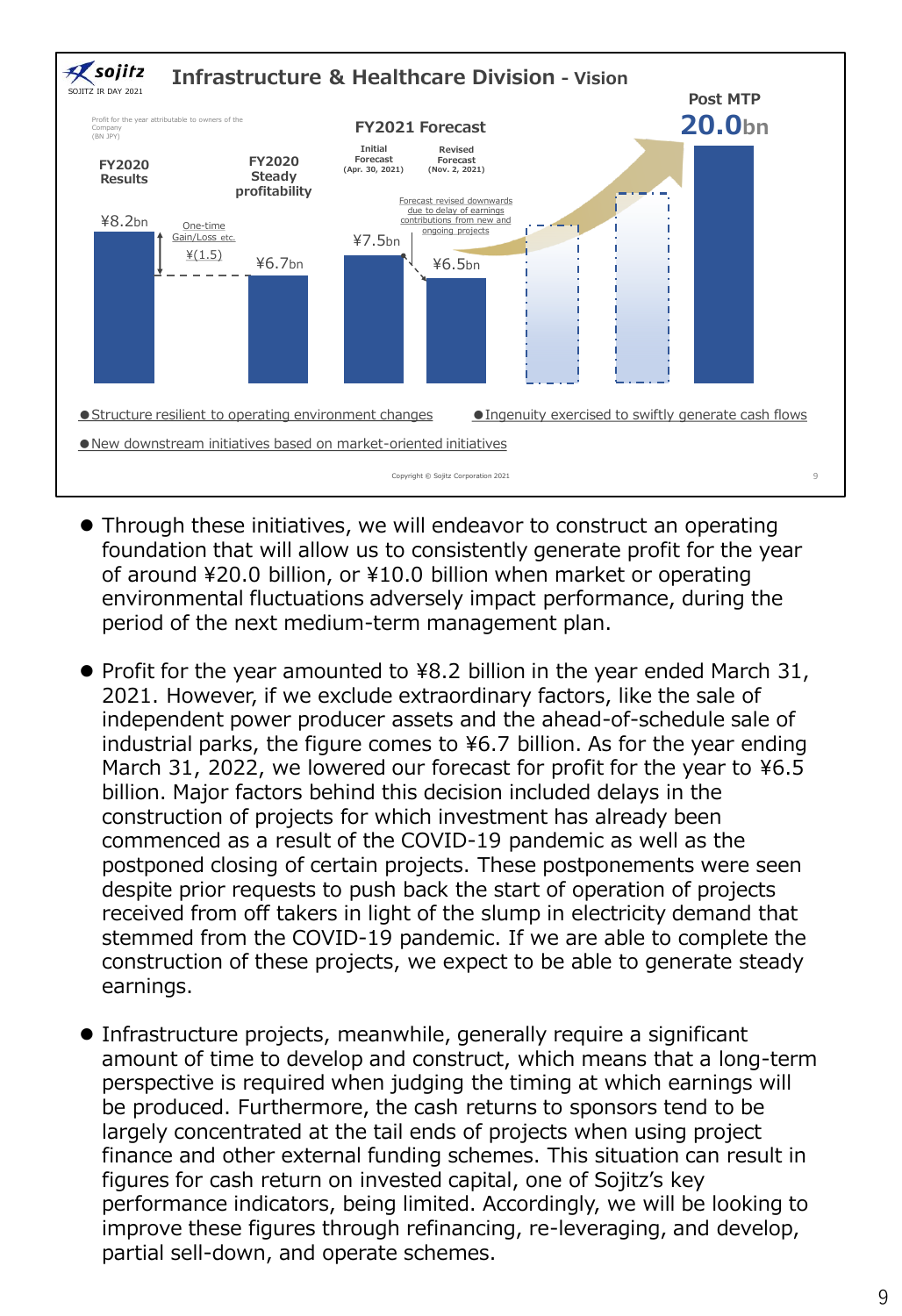

⚫ Fostering human resources will be a top priority for the Infrastructure & Healthcare Division in helping Sojitz realize its vision for 2030 of becoming a general trading company that constantly cultivates new businesses and human capital. We believe that reinforcing human capital and organization capabilities will naturally contribute to increased earnings. Based on this belief, we will look to develop the Infrastructure & Healthcare Division into a strong, flexible, and empowered organization.

#### 【Initiatives】

● 1. Cultivation of Multifaced Backgrounds

The Infrastructure & Healthcare Division will seek to reinforce frontline functions through relocation of division employees once every five years, internal and external training, and proactive dispatches of employees to overseas and frontline locations. We will also promote multifaceted perspectives and thinking through cross-organizational management of the division's asset portfolio.

● 2. Search of Knowledge

Positioning mid-level employees that have not yet been promoted to line manager positions as leaders, we will implement workstyle reforms aimed at reducing workhours by 15%. At the same time, we will deploy 12 taskforces to identify business areas with the potential to grow into earnings pillars in 2030, such as those related to population aging, 5G and 6G technologies, and logistics.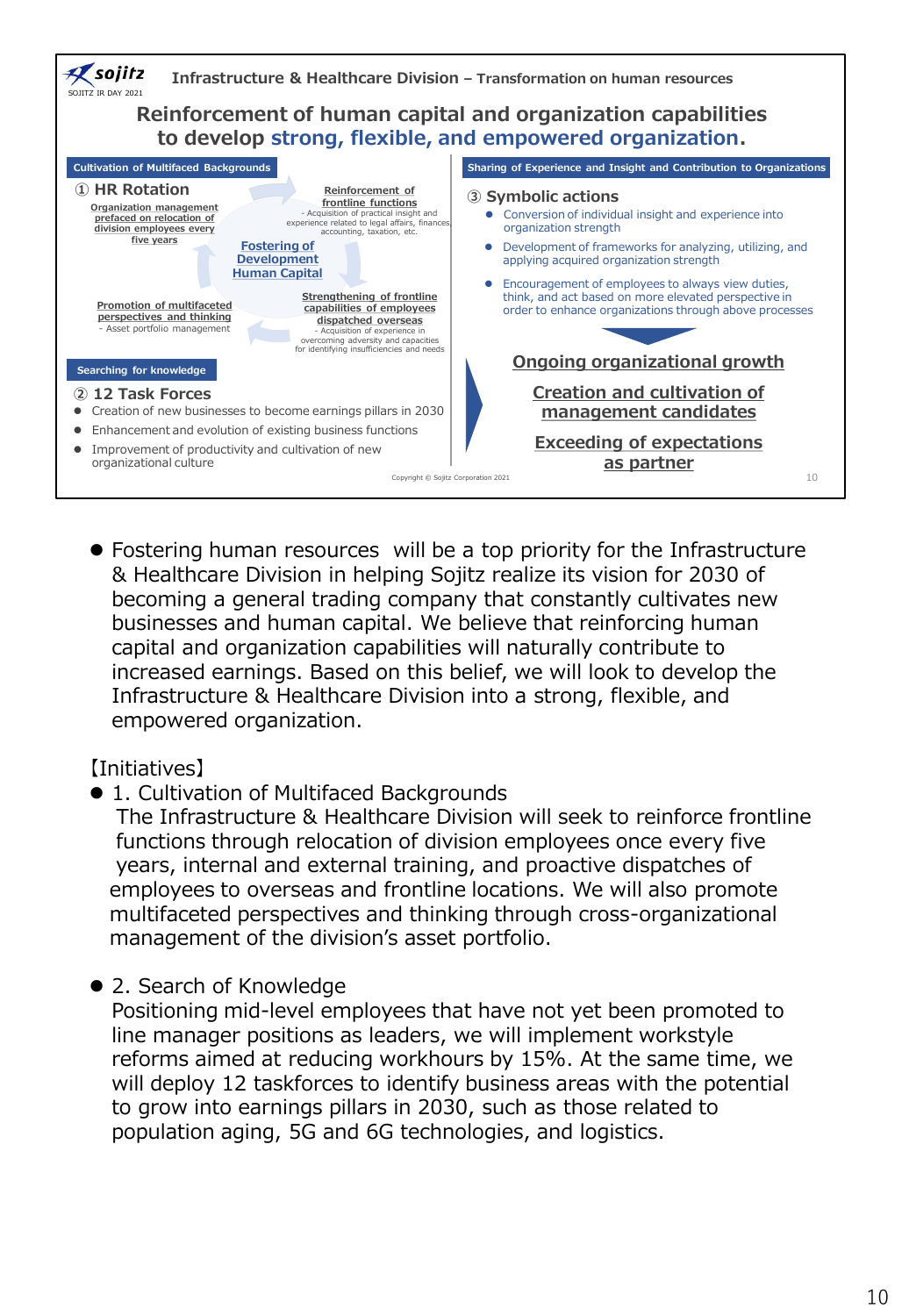## ● 3. Symbolic Action

We look to convert the insight and experience of individuals into organization strength while developing frameworks for analyzing, utilizing, and applying the organization strength acquired in this manner. The markets that can be addressed based on the experience of a single individual are limited. It is for this reason that we are committed to converting this experience into strength for the entire organization.

⚫ The functions of the Infrastructure & Healthcare Division include fully utilizing our human capital to create business platforms, forming organic relationships with partners to supplement lacking functions, and fostering harmony with the environment and relationships with government agencies, society, and other stakeholders. By practicing such creation, connection, and fostering on the individual and organizational level, we will achieve ongoing organizational growth while contributing to society as an expectation-succeeding partner.